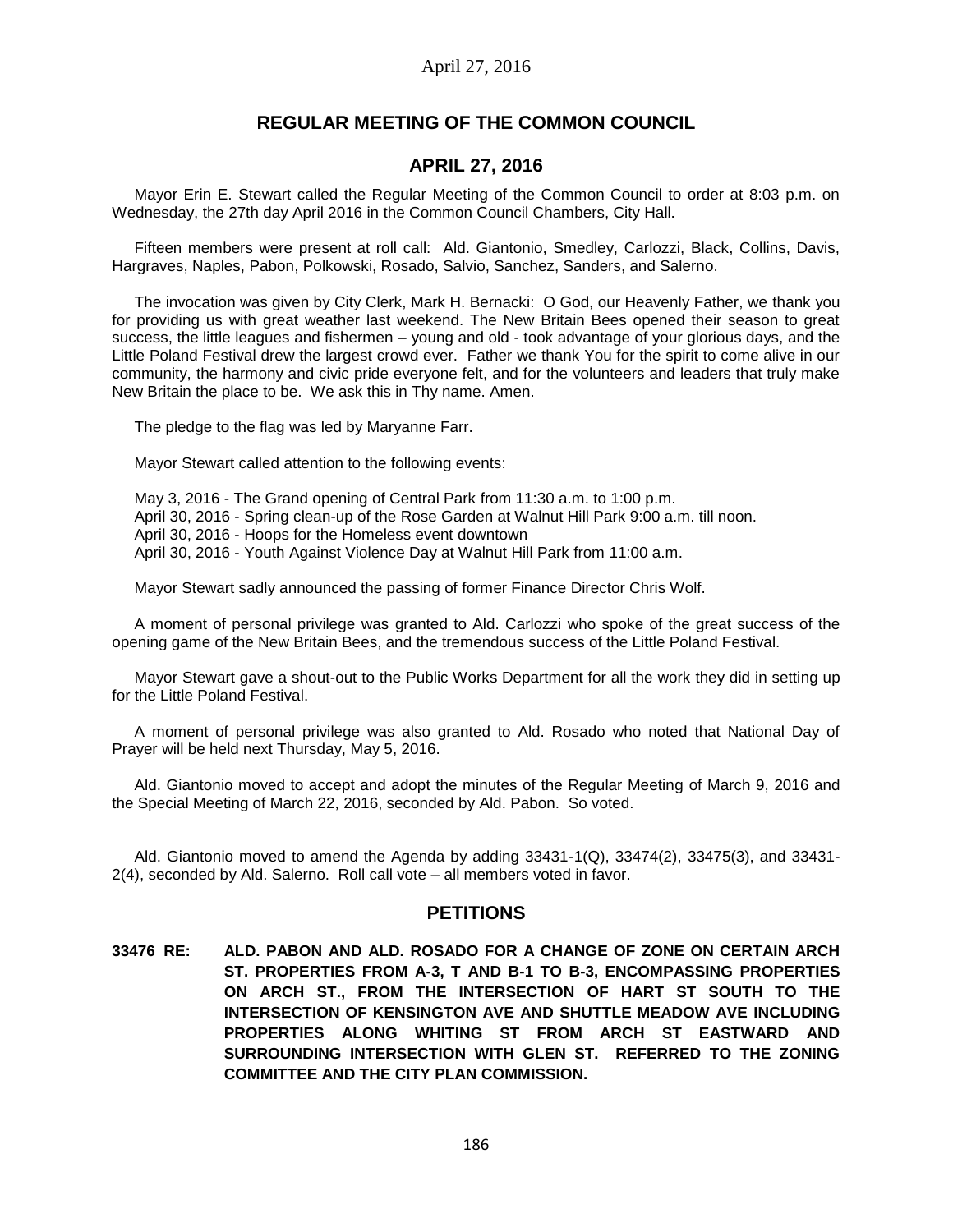# April 27, 2016

Ald. Giantonio moved to accept and adopt the Consent Agenda, seconded by Ald. Collins. Roll call vote – all members voted in favor. Approved April 28, 2016 by Mayor Erin E. Stewart.

# **CONSENT AGENDA**

# **CITY CLERK**

#### **33458 RE: CLAIMS FOR INJURIES AND/OR PROPERTY DAMAGE**

To Her Honor, the Mayor, and the Common Council of the City of New Britain: the undersigned beg leave to report the following:

#### CLAIMANTS NAME

- Kaczmarek, Jason
- Krzesinski, Angelika
- Viruet, Isabelino by Atty. Richard L. Zayas

Mark H. Bernacki City Clerk

# **FINANCE DEPARTMENT**

### **33459 RE: LINE ITEM TRANSFERS – 02/17/16 THRU 04/18/2016**

Her Honor, the Mayor, and the Common Council of the City of New Britain: the undersigned beg leave to report the following:

In accordance with the city of New Britain ordinance of Article VII – Finance, Section 2-494(3), the following departments have transferred monies from one line item to another within their departmental budget (total department budget has not changed). Each transfer will be continuously numbered from month to month throughout the fiscal year. This report represents the transfers executed by the mayor in accordance with the aforementioned ordinance for the period ending April 18, 2016

| 4. | Department:<br>From:                 | City Plan<br>001106001-5540                                         | (Advertising)                                                                                             |
|----|--------------------------------------|---------------------------------------------------------------------|-----------------------------------------------------------------------------------------------------------|
|    | To:<br>Amount:                       | 001106001-5810<br>\$14.00                                           | (Dues/Fees/Memberships)                                                                                   |
|    | <b>Brief Description:</b>            | membership dues                                                     | Additional funds needed for American Institute of Certified Planners                                      |
| 5. | Department:<br>From:<br>To:          | Assessor<br>001107001-5122<br>001107001-5810                        | (Overtime)<br>(Dues/Fees/Memberships)                                                                     |
|    | Amount:<br><b>Brief Description:</b> | \$950.00<br>2016 at UCONN                                           | Funds needed for Annual Assessor's school attendance June 6-10,                                           |
| 6. | Department:<br>From:<br>To:<br>To:   | Senior Center<br>001523002-5621<br>001523002-5440<br>001523002-5435 | (Heat and Gas)<br>\$1,469.00 (Rentals/Supplies Equip)<br>\$1,095.00 (Building, Gr. Main't and<br>repairs) |
|    | Amount:<br><b>Brief Description:</b> | \$2,564.00<br>system repairs                                        | Funds needed for copier rental expenses and emergency gutter                                              |
|    |                                      |                                                                     | Rebecca Salerni                                                                                           |

Deputy Finance Director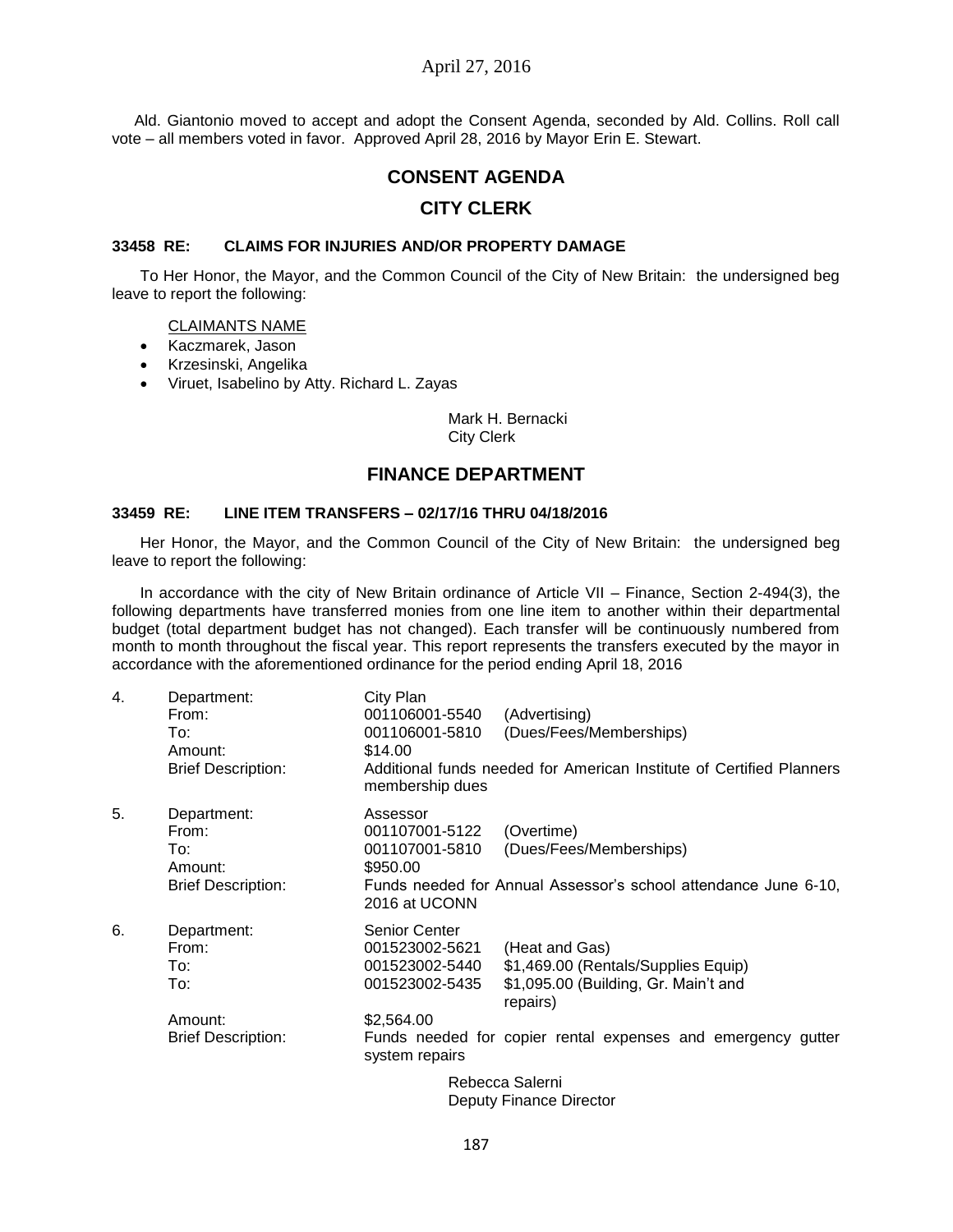# **PURCHASING DEPARTMENT**

### **33460 RE: SALE OF SURPLUS AND UNREPAIRABLE VEHICLES**

To Her Honor, the Mayor, and the Common Council of the City of New Britain: the undersigned beg leave to report the following:

Per Resolution 33363-2, dated February 10, 2016, the Purchasing Agent reports that he and the City's Public Works Fleet Manager conducted an on-line auction for some of the City's Surplus and Unrepairable Vehicles. The on-line auction services were provided by Gov-Deals at no charge to the City. Gov-Deals provide on-line auction services for vehicles and equipment only to government agencies. They provide this service to over 5,900 municipalities and state governments in 48 states. They have over 315,000 registered buyers who receive e-mails from them regarding the items that they have on their website for auction.

By utilizing the on-line auction services for surplus vehicles and equipment that is valued under \$12,000.00 the City is able to save money on legal notices, postage, envelopes, and paper for sales notices that was sent out to 216 companies and individuals to conduct the sales of surplus vehicles and equipment in the past years. It also enables the City to sell the surplus vehicles sooner and get more individuals to bid on them. The money received for the sale of the Surplus Vehicles was deposited into the City's General Fund Account, 001624005-4481, General and Administrative, Sale of Property.

The highest bid for the auctioned surplus vehicles for the month of April 2016 is on file in Town Clerk's Office. It indicates the vehicle, buyer, number of bids received and the dollar amount received for each surplus vehicle sold.

The total dollar amount that the City received for the on-line auction sale of the surplus vehicles was \$18,183.00.

> Jack Pieper Purchasing Agent

### **33461 RE: COOPERATIVE PURCHASING, SHOTGUN AND PISTOL AMMUNITION FOR THE POLICE DEPT.**

To Her Honor, the Mayor, and the Common Council of the City of New Britain: the undersigned beg leave to report the following:

In accordance with City Code of Ordinances, Chapter 2, Article VIII, Division 1, Section 2-538 (a), a standing purchase order was requested by the Police Department for the following under the State of Connecticut's Cooperative Purchasing Plan:

| <b>Supplier</b>      | Need Supplies                 | <b>Total Price</b> |
|----------------------|-------------------------------|--------------------|
| Jurek Brothers Inc., | Shotgun and Pistol Ammunition | \$18,743.70        |
| Greenfield, MA       |                               |                    |

The New Britain Police Department requested a purchase order for Shotgun and Pistol Ammunition utilizing the State of Connecticut's Contract Award #07PSX0219. This ammunition is used for training, State recertifications, and to be carried on duty. Funds are available within the Police Department's account number 001211015-5614, Ammunitions and Explosives.

RESOLVED: That the Purchasing Agent is hereby authorized to issue a purchase order for \$18,743.70 to Jurek Brothers, Inc. of Greenfield, MA for the purchase of Shotgun and Pistol Ammunition for the New Britain Police Department utilizing the State of Connecticut's Cooperative Purchasing Plan, Contract Award #07PSX0219.

#### Jack Pieper Purchasing Agent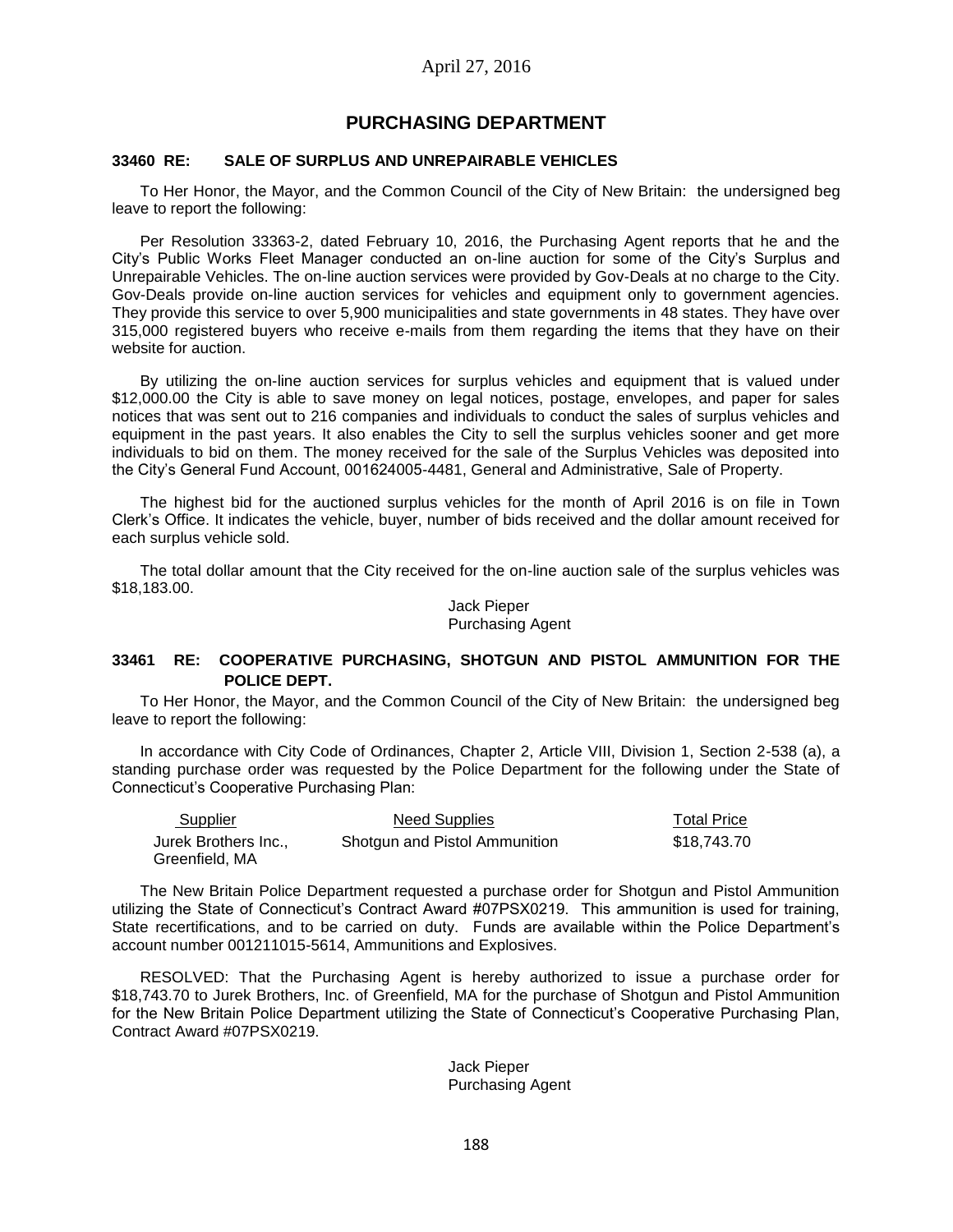### **33462 RE: CHEMICALS, FERTILIZERS, GRASSES AND PESTICIDES**

To Her Honor, the Mayor, and the Common Council of the City of New Britain: the undersigned beg leave to report the following:

Public Bid No. 3858 was solicited and received in accordance with the Purchasing Ordinances of the City of New Britain for required purchases of Chemicals, Fertilizers, Grasses and Pesticides for the Parks, Recreation and Community Services Department and the Stanley Golf Course. Funding is available for these purchases within the Parks. Recreation and Community Services Department's Account Number 001419003-5659, Horticulture, Operating Materials and Supplies and the Stanley Golf Course's account number 201420101-5616, Golf Course, Fertilizers and Chemicals.

Invitations to bid were solicited and the bid was duly advertised in the New Britain Herald Newspaper, the City and State of Connecticut's Department of Administration Services websites and mailed to thirtyone (31) Chemical, Fertilizer, Grass and Pesticide Companies. The Purchasing Agent did not receive any letters from the Chemical, Fertilizer, Grass and Pesticide Companies on the mailing list indicating they could not provide a response to the bid request. The responses received are on file in Town Clerk's Office.

The bids were reviewed for conformance with specifications by Parks, Recreation and Community Services Department's and the Stanley Golf Course's Administration as well as the Purchasing Agent. Considerations in determining the awards were:

- In some instances two awards were made. Patents on the formulations of many previously purchased products have run out, and generic forms have emerged. In those cases a brand name and a generic product have been chosen. Generics, which do not have a proven track record, will be tested during the season.
- Ties were awarded in accordance with City of New Britain Code of Ordinance section 2-573.
- In some cases it appears that the low bidder was not selected; however, not all bidders submitted responses on the correct unit size. Conversions were made by Golf Course Administration for comparison.
- In some cases Bidders supplied the same prices because they are agency priced by the manufacturer so all distributors must sell at the same price for specific Pesticides. This will enable the Parks and Recreation Division and the Stanley Golf Course to obtain the needed items if one of the distributors cannot supply them in a timely manner.
- Two (2) Bidders, Valley Green, Inc. of Holyoke, MA., and Pennington Seed, Inc. of Madison GA., no longer has sales representatives to handle orders or address product issues or concerns.

Therefore, the Director of the Parks, Recreation and Community Services Department is recommending that the bid be awarded to following companies, Hart Seed of Wethersfield, CT., Tom Irwin, Inc. of Burlington, MA., D&S of Durham, CT., Harrell LLC of Stafford Springs, CT., Winding Brook Turf Farm of Wethersfield, CT., Saturated Solutions of Northford, CT., SiteOne Landscaping Supplies of Cleveland, OH., EH Turf Supply of Exeter, RI., Plant Food Company of Cranbury, NJ., Metro Turf of Brookfield, CT., Atlantic Golf and Turf of Turner Falls, MA., and Cardinals, Inc. of Unionville, CT.,

RESOLVED: That the Purchasing Agent is hereby authorized to issue purchase orders to Hart Seed of Wethersfield, CT., Tom Irwin, Inc. of Burlington, MA., D&S of Durham, CT., Harrell LLC of Stafford Springs, CT., Winding Brook Turf Farm of Wethersfield, CT., Saturated Solutions of Northford, CT., SiteOne Landscaping Supplies of Cleveland, OH., EH Turf Supply of Exeter, RI., Plant Food Company of Cranbury, NJ., Metro Turf of Brookfield, CT., Atlantic Golf and Turf of Turner Falls, MA., and Cardinals, Inc. of Unionville, CT., on an as-needed basis, from May 2, 2016 to April 30, 2017 as per the selected prices highlighted on the attachment as well as the specifications, terms and conditions of Public Bid No. 3858.

> Jack Pieper Purchasing Agent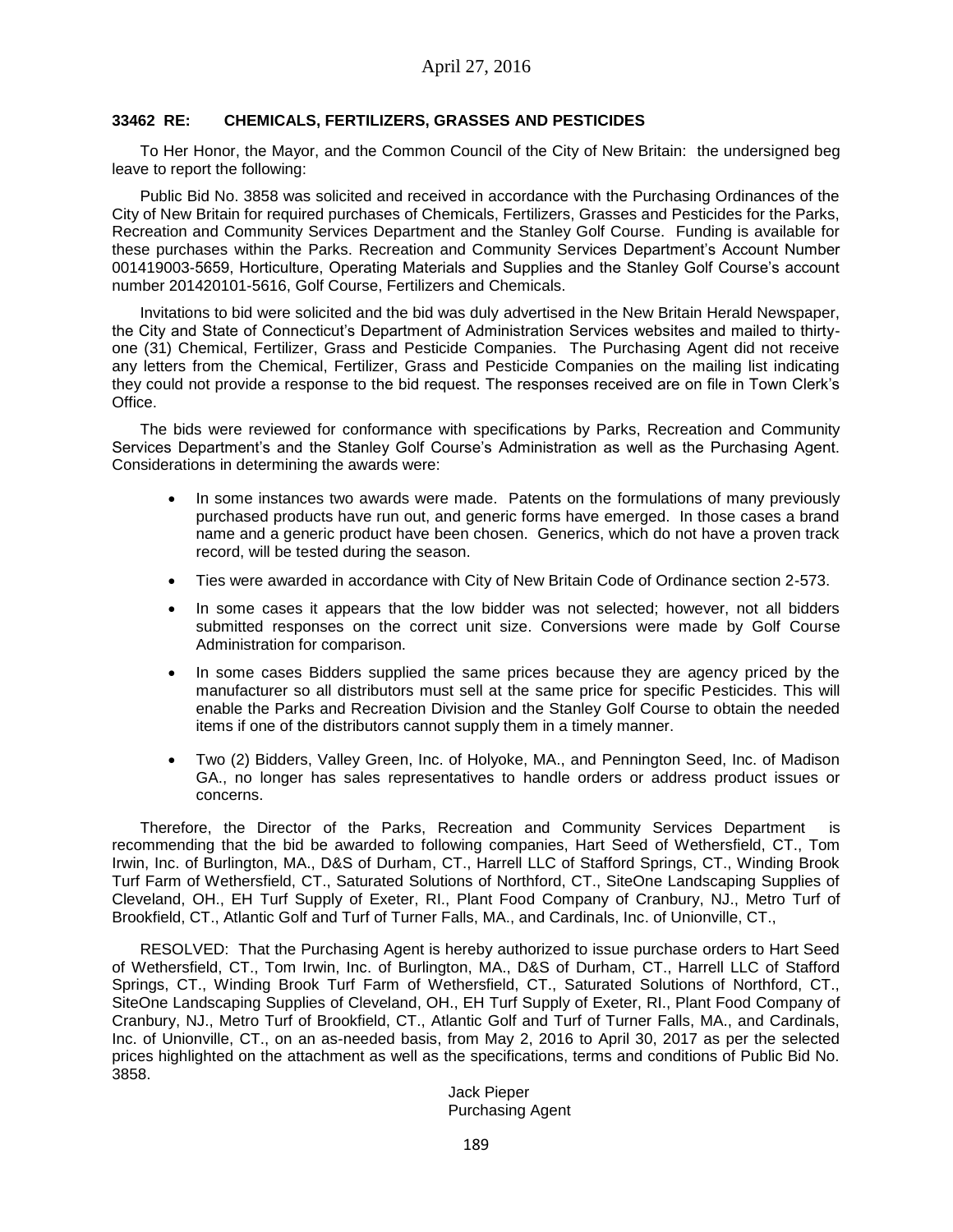### **33463 RE: POOL CHEMICALS**

To Her Honor, the Mayor, and the Common Council of the City of New Britain: the undersigned beg leave to report the following:

Public Bid No. 3859 was solicited and received in accordance with the Purchasing Ordinances of the City of New Britain for required purchases of Pool Chemicals for the Parks, Recreation and Community Services Department. Funding is available for the purchase of the Pool Chemicals in the Parks, Recreation and Community Services Department's account number 001419004-5659, General Fund, Park Maintenance Operating Materials and Supplies.

Invitations to bid were solicited and the bid was duly advertised in the New Britain Herald Newspaper, the City and State of Connecticut's Department of Administration Services websites and mailed to Eighteen (18) Pool Chemical Companies. The Purchasing Agent did not receive any letters from the Pool Chemical Companies on the mailing list who indicated that they could not respond to the bid request. The Bid responses received are on file in Town Clerk's Office.

The bids were reviewed for conformance to specifications by Parks, Recreation and Community Services Department's Administration and the Purchasing Agent. Therefore, the Director of the Parks, Recreation and Community Services Department is recommending that the bid be awarded to the following companies who submitted the lowest responsible bid and meet all of the bid specifications for the Pool Chemicals, H. Krevit &Company of New Haven, CT for the Sodium Hypochlorite in bulk delivery and Sodium Bicarbonate in 50lb bags and to Scarritt Spas & Pools of Bristol, CT for Calcium Chloride in 50lb bags and Calcium Hypochlorite in 50lb drums.

RESOLVED: That the Purchasing Agent is hereby authorized to issue standing purchase orders to H. Krevit & Company of New Haven, CT for the bulk delivery of Sodium Hypochlorite at \$2.35 per gallon and Sodium Bicarbonate at \$18.40 per 50lb bag and Scarritt Spas & Pools of Bristol, CT for Calcium Chloride at \$16.49 per 50lb bag and Calcium Hypochlorite at \$126.82 per 50lb drum for the purchase of Pool Chemicals on an as-needed basis from June 10, 2016 to September 30, 2016 for the Parks, Recreation and Community Services Department per the terms and specifications of Public Bid No 3859.

> Jack Pieper Purchasing Agent

### **33464 RE: DUCTILE IRON PIPES FOR THE PUBLIC WORKS DEPT**

To Her Honor, the Mayor, and the Common Council of the City of New Britain: the undersigned beg leave to report the following:

Public Bid No. 3863 was solicited and received in accordance with the Purchasing Ordinances of the City of New Britain for Ductile Iron Pipes of various sizes for the Public Works Department, Utilities Division. Funding is available for this purchase within the Public Works Department, Utilities Division's Account Number, 9303500204-5659, Water Maintenance Expense, Operating Material and Supplies.

Invitations to bid were solicited and the bid was duly advertised in the New Britain Herald Newspaper, the City and State of Connecticut's Department of Administration Services websites and mailed to fourteen (14) Pipe Companies. The Purchasing Agent did not receive any letters from the Pipe Companies on the mailing list who indicated that they could not respond to the bid request. The Bid responses received are on file in Town Clerk's Office.

The bids were reviewed for conformance to specifications by the Public Works Department, Utilities Division's Administration and the Purchasing Agent. HD Supply Waterworks which is a New Britain based company has submitted a bid that met all the bid specifications and was the lowest bidder for all of the Ductile Iron Pipe. HD Supply Waterworks has been supplying Iron Pipe to the Public Works Department, Utilities Division. They were awarded the bid for the Iron Pipe last year. Therefore the Deputy Director of the Public Works Department, Utilities Division, is recommending that the bid be awarded to HD Supply Waterworks of New Britain, CT. The bid results were presented to the Water Commission at their April 12,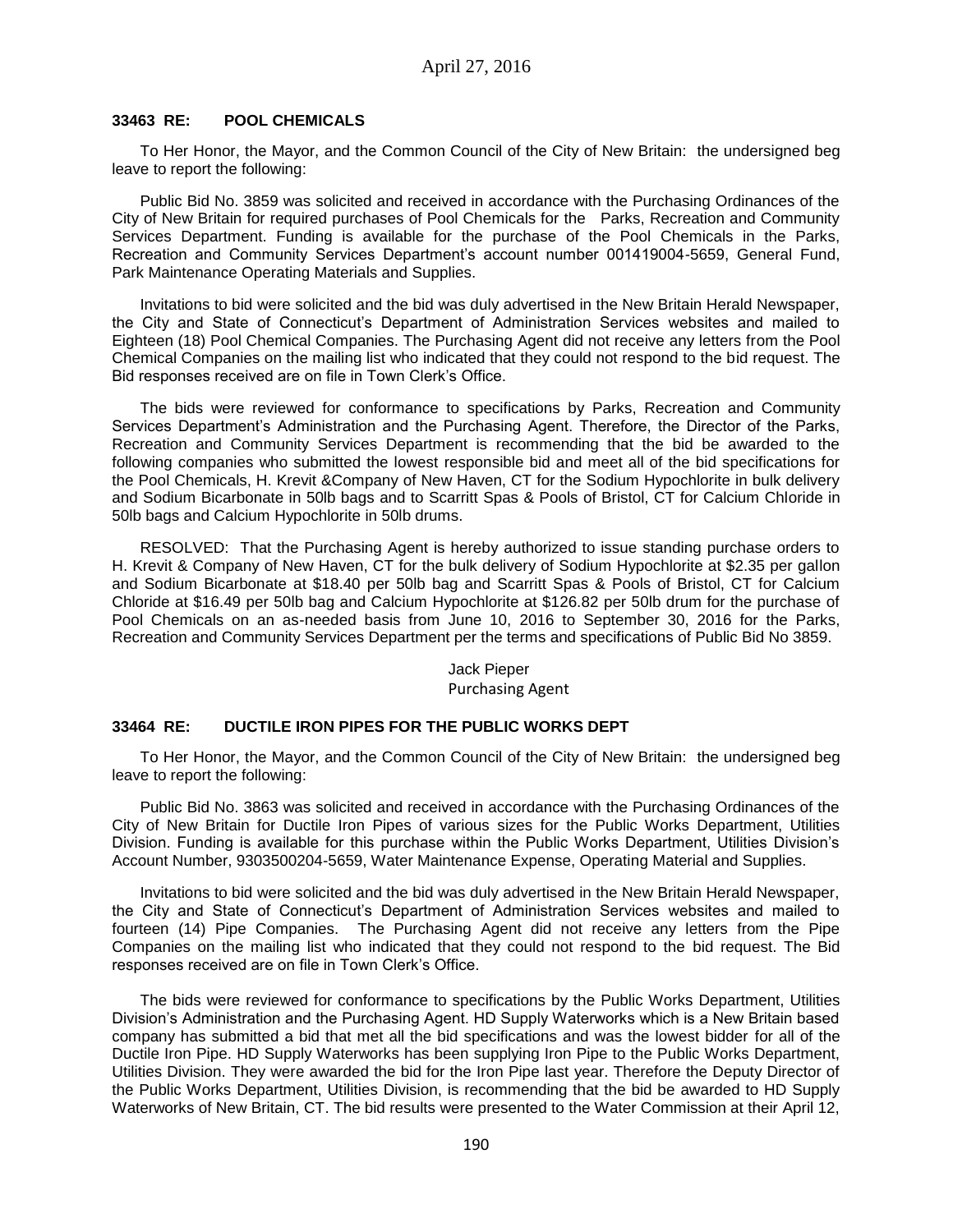2016 meeting. At this meeting they approved the Deputy Director of the Public Works Department, Utilities Division, recommendation for the purchase of the Ductile Iron Pipes from HD Supply Waterworks of New Britain, CT.

RESOLVED: That the Purchasing Agent is hereby authorized to issue a standing purchase order to HD Supply Waterworks of New Britain, CT for the purchase of Ductile Iron Pipes as per the attached prices, terms and specifications of Public Bid No 3863.

> Jack Pieper Purchasing Agent

#### **33465 RE: HIGHWAY CASTINGS FOR THE PUBLIC WORKS DEPT**

To Her Honor, the Mayor, and the Common Council of the City of New Britain: the undersigned beg leave to report the following:

Public Bid No. 3864 was solicited and received in accordance with the Purchasing Ordinances of the City of New Britain for the purchase of Highway Castings for the New Britain Public Works Department, Utilities Division. The funding for this purchase is in the Public Works Department Utilities Division's account number, 208315101-5659 Sewer Fund, Operating Material and Supplies.

Invitations to bid were solicited and the bid was duly advertised in the New Britain Herald Newspaper, the City and State of Connecticut's Department of Administration Services websites and mailed to twelve (12) Highway Casting Companies. The Purchasing Agent did not receive any letters from the Highway Casting Companies on the mailing list who indicated that they could not respond to the bid request. Bid responses received are on file in Town Clerk's Office.

The bids were reviewed for conformance to specifications by the Public Works Department, Utilities Division's Administration and the Purchasing Agent. HD Supply Waterworks, who is a New Britain, based company, who was awarded the bid last year, has again submitted a bid that met the bid specifications but was not within 10% of the lowest bids submitted for the Manhole Covers, Riser Rings and Frames. Therefore, the Deputy Director of the Public Works Department, Utilities Division is recommending the bid be awarded to Everett J. Prescott, Inc. of Vernon, Ct for the Manhole Riser Ring items, Neenah Foundry of Heenah, WI for the Manhole Covers and Frames and to United Concrete of Yalesville, CT for the Catch Basin Items who were the lowest bidders and met all of the bid specifications for the Highway Castings items.

RESOLVED: That the Purchasing Agent is hereby authorized to issue a standing Purchase Order to Everett J. Prescott Inc. of Vernon, CT for the Manhole Riser Ring items, Neenah Foundry of Heenah, WI for the Manhole Covers and Frames and to United Concrete of Yalesville, CT for the Catch Basin Items for the New Britain Public Works Department, Utilities Division per the attached pricing, terms and specifications of Public Bid No. 3864.

#### Jack Pieper Purchasing Agent

### **33466 RE: RESILIENT WEDGES AND BUTTERFLY WATER VALVES FOR THE PUBLIC WORKS DEPT**

To Her Honor, the Mayor, and the Common Council of the City of New Britain: the undersigned beg leave to report the following:

Public Bid No. 3865 was solicited and received in accordance with the Purchasing Ordinances of the City of New Britain for Resilient Wedges and Butterfly Water Valves for the Public Works Department, Utilities Division. Funding is available for this purchase within the Public Works Department, Utilities Division's account number, 9303500204-5659, Water Maintenance Expense, Operating Material and Supplies.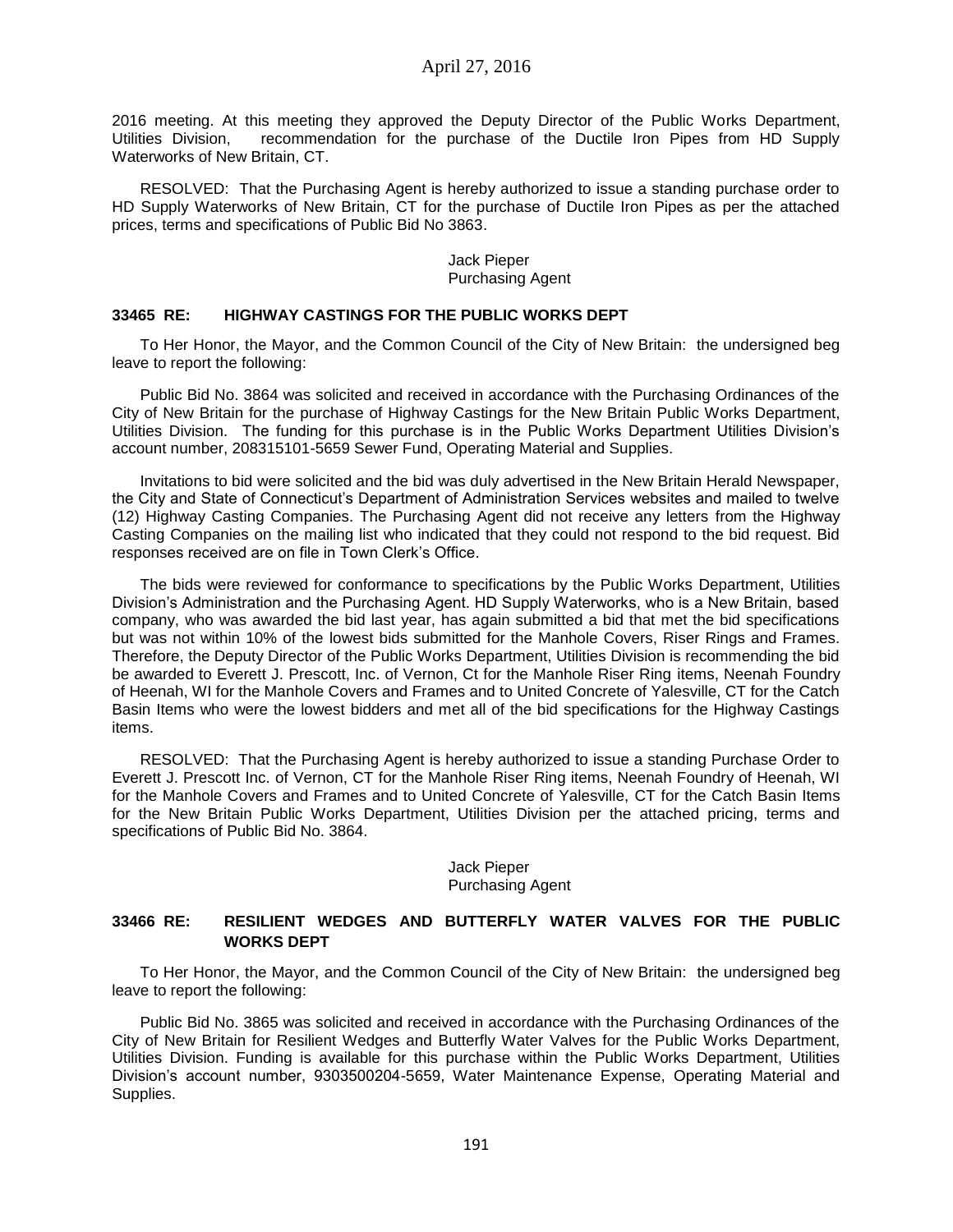Invitations to bid were solicited and the bid was duly advertised in the New Britain Herald newspaper, the City and State of Connecticut's Department of Administration Services websites and mailed to nine (9) Resilient Wedge and Butterfly Water Valve Companies. The Purchasing Agent did not receive any letters from the Resilient Wedge and Butterfly Water Valve Companies on the mailing list who indicated they could not provide a response to the bid request. The Bid responses received are on file in Town Clerk's Office.

The bids were reviewed for conformance to specifications by the Utilities Division's Administration and the Purchasing Agent. HD Supply Waterworks, which is a New Britain, based company was awarded the bid last year and has been supplying the Resilient Wedges and Butterfly Water Valves to the Public Works Department, Utilities Division. The bid that they submitted this year, they were the lowest bidder only for the 8" and 12" Resilient Wedges. They were not the lowest bidder for the 4" and 6" Resilient Wedges but were within 10% of the lowest bid submitted by a company located within the State of Connecticut. Per City Ordinance Section 2-578 item 10, HD Supply Waterworks agreed to lower their bid to match the price submitted by the lowest bidder for the 4" and 6" Resilient Wedges. Ferguson Waterworks of Newington, CT was the lowest bidder for 14", 16", 20", 24", and 36" Butterfly Water Valves. Therefore the Deputy Director of the Public Works Department is recommending that the bid be awarded to HD Supply Waterworks of New Britain, CT who met all of the bid specifications for the 4", 6", 8" and 12" Resilient Wedges and to Ferguson Waterworks of Newington, CT who met all of the bid specifications for 14", 16", 20", 24", and 36" Butterfly Water Valves. The bid results were presented to the Water Commission at their April 12, 2016 meeting. At this meeting they approved the Deputy Director of the Public Works Department, Utilities Division recommendation for the purchase of the Resilient Wedges from HD Supply Waterworks of New Britain, CT and the Butterfly Water Valves from Ferguson Waterworks of Newington, CT.

RESOLVED: That the Purchasing Agent is authorized to issue a standing purchase order to HD Supply Waterworks of New Britain, CT for the purchase of the Resilient Wedges and to Ferguson Waterworks of Newington, CT for the purchase of the Butterfly Water Valves per the attached prices, specifications and terms of Public Bid No. 3865.

### Jack Pieper Purchasing Agent

## **33467 RE: WATER METERS FOR THE PUBLIC WORKS DEPT**

To Her Honor, the Mayor, and the Common Council of the City of New Britain: the undersigned beg leave to report the following:

Public Bid No. 3866 was solicited and received in accordance with the Purchasing Ordinances of the City of New Britain for various size Water Meters for the Public Works Department, Utilities Division. Funding is available for this purchase within the Public Works Department, Utilities Division's account number 9303500204-5659, Water Maintenance Expense, Operating Material and Supplies.

Invitations to bid were solicited and the bid was duly advertised in the New Britain Herald Newspaper, the City and State of Connecticut's Department of Administration Services websites and mailed to eight (8) Water Meter Companies. The Purchasing Agent did not receive any letters from the Water Meter Companies on the mailing list who indicated that they could not provide a response to the bid request. Only one (1) Bid response was received and is on file in Town Clerk's Office.

The bid was reviewed for conformance to specifications by the Public Works Department, Utilities Division's Administration and the Purchasing Agent. Ti-Sales, Inc. of Sudbury, MA has been supplying Water Meters to the Public Works Department, Utilities Division. They were awarded the bid for the Water Meters last year. The Water Meters that they have been supplying the Public Works Department, Utilities Division, has met all of the bid specifications. Therefore the Deputy Director of the Public Works Department, Utilities Division, is recommending that the bid be awarded again to Ti-Sales, Inc. of Sudbury, MA. who met all of the bid specifications for the Water Meters. The bid results have also been presented to the Water Commission at their April 12, 2016 meeting. At this meeting they approved the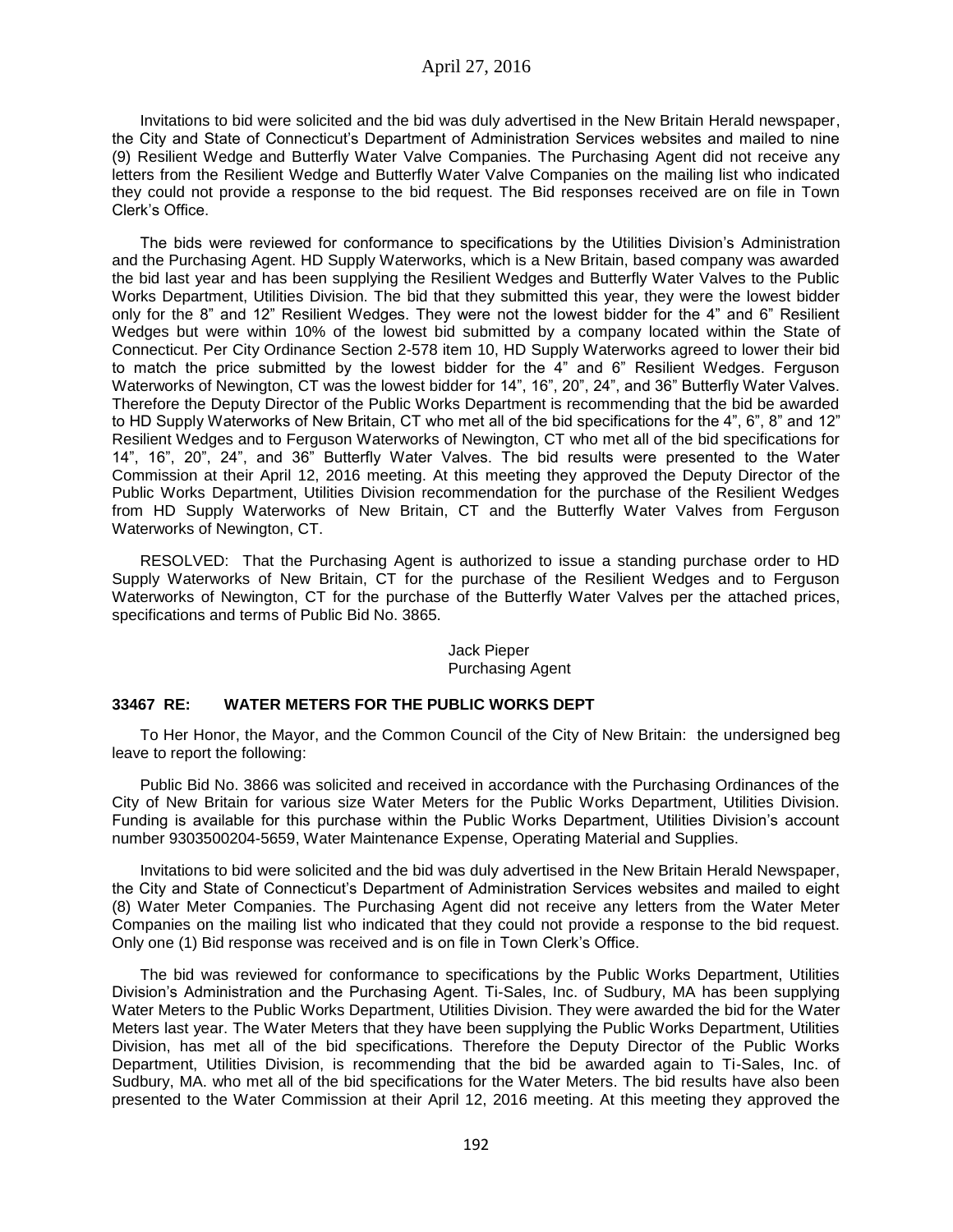Deputy Director of the Public Works Department, Utilities Division, recommendation for the purchase of the Water Meters from Ti-Sales, Inc. of Sudbury, MA.

RESOLVED: That the Purchasing Agent is authorized to issue a standing purchase order to Ti-Sales, Inc. of Sudbury, MA for the purchase of various size Water Meters on and as need basis per the attached pricing, terms and specifications of Public Bid No. 3866.

## Jack Pieper Purchasing Agent

## **33468 RE: FIRE HYDRANTS FOR THE PUBLIC WORKS DEPT**

To Her Honor, the Mayor, and the Common Council of the City of New Britain: the undersigned beg leave to report the following:

Public Bid No. 3868 was solicited and received in accordance with the Purchasing Ordinances of the City of New Britain for Fire Hydrants for the Public Works Department, Utilities Division. Funding is available for this purchase within the Public Works Department, Utilities Division's account number, 9303500204-5659, Water Maintenance Expense, Operating Material and Supplies.

Invitations to bid were solicited and the bid was duly advertised in the New Britain Herald Newspaper, the City and State of Connecticut's Department of Administration Services websites and mailed to seventeen (17) Fire Hydrant Companies. The Purchasing Agent did not receive any letters from the Fire Hydrant Companies on the mailing list who indicated they could not provide a response to the bid request. Bid responses received are on file in Town Clerk's Office.

The bids were reviewed for conformance to specifications by the Public Works Department, Utilities Division's Administration and the Purchasing Agent. HD Supply Waterworks which is a New Britain based company has submitted a bid that met all bid specifications and was within 10% of the lowest bid submitted by a company located within the State of Connecticut. Per City Ordinance Section 2-578 item 10, HD Supply Waterworks agreed to lower their bid to match the price submitted by the lowest bidder. HD Supply Waterworks has been supplying Fire Hydrants to the Public Works Department, Utilities Division. They were awarded the bid for Fire Hydrants last year. Therefore the Deputy Director, Public Works Department, Utilities Division, is recommending that the bid be awarded again to HD Supply Waterworks of New Britain, CT who met all of the bid specifications for the Fire Hydrants. The bid results were presented to the Water Commission at their April 12, 2016 meeting. At this meeting they approved the Deputy Director, of the Public Works Department, Utilities Division recommendation for the purchase of the Fire Hydrants from HD Supply Waterworks of New Britain, CT.

RESOLVED: That the Purchasing Agent is hereby authorized to issue a standing purchase order to HD Supply Waterworks of New Britain, CT at the unit price of \$1,945.00 per Fire Hydrant per the terms and specifications of Public Bid No. 3868.

#### Jack Pieper Purchasing Agent

### **33469 RE: SUMMER BUS TRANSPORATION FOR THE PARKS & RECREATION DEPT**

To Her Honor, the Mayor, and the Common Council of the City of New Britain: the undersigned beg leave to report the following:

Public Bid No. 3870 was solicited and received in accordance with the Purchasing Ordinances of the City of New Britain for the 2016 Summer Bus Transportation for the Parks, Recreation and Community Services Department. Funding will be available for this purchase in the Park, Recreation and Community Services Department's Account Number 001420001-5440, Recreational Programs, Rental Supplies and Equipment.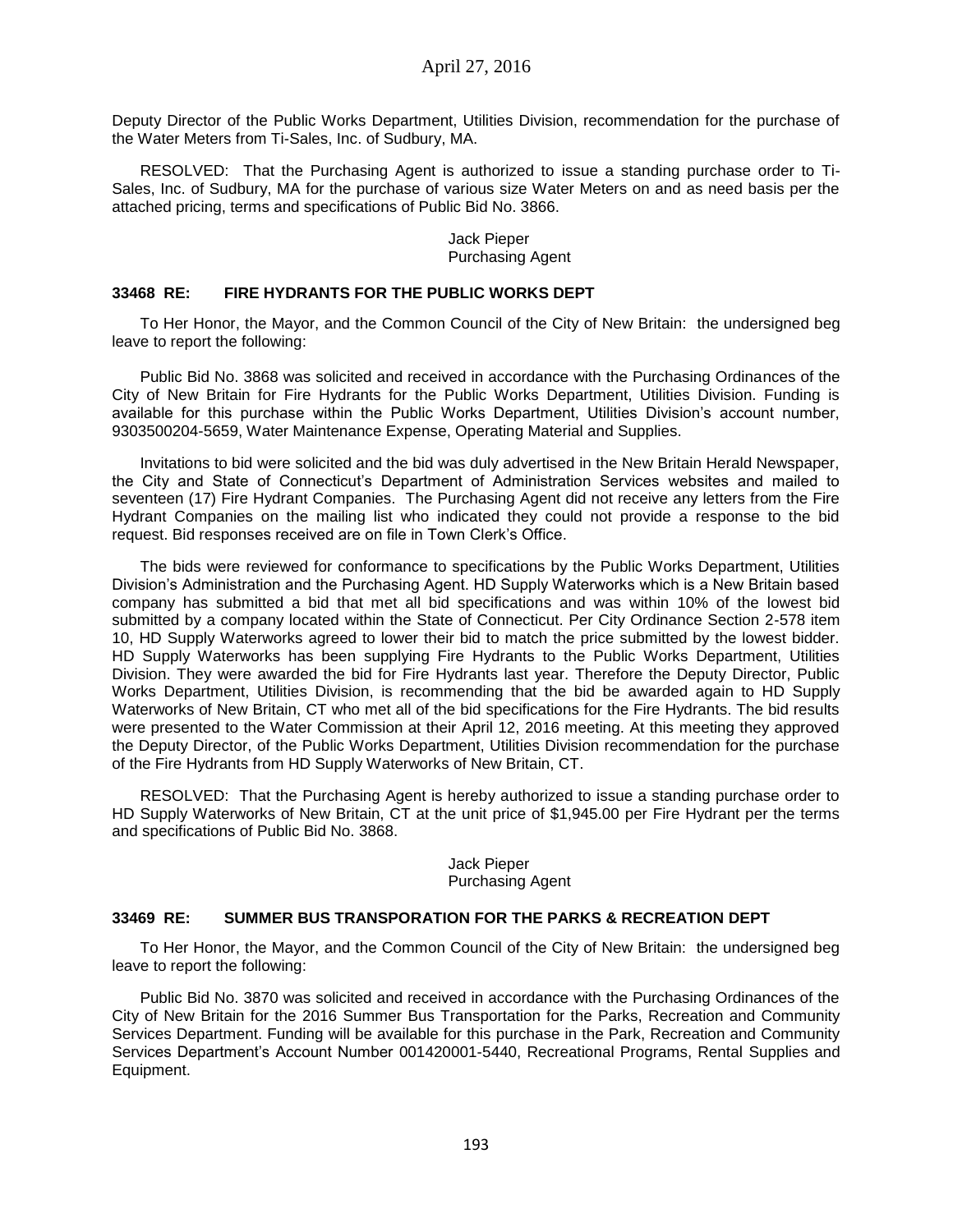Invitations to bid were solicited and the bid was duly advertised in the New Britain Herald Newspaper, the City and State of Connecticut's Department of Administration Services websites and mailed to seven (7) Bus Transportation Companies. The Purchasing Agent did not receive any letters from the Bus Transportation Companies on the mailing list who indicated that they could not provide a response to the bid request. Bid responses received are on file in Town Clerk's Office.

The bids were reviewed for conformance to specifications by the Parks, Recreation and Community Services Department's Administration and the Purchasing Agent. Dattco, Inc., a New Britain based company, was within 10% of the lowest bidder's price who was not a New Britain based company for the daily rate per bus. Per City Ordinance Section 2-578 item 10, Dattco, Inc. agreed to lower their bid to match the prices submitted by the lowest bidder. Dattco, Inc. was awarded the bid last year and provided the Summer Bus Transportation to the Parks, Recreation and Community Services Department. They are a reputable Bus Company and also provide bus services during the school year to the New Britain Board of Education. Therefore the Director of the Parks, Recreation and Community Services Department is recommending that the bid be awarded again to Dattco, Inc. of New Britain CT to provide Summer Bus Transportation to the Parks, Recreation and Community Services Department.

RESOLVED: That the Purchasing Agent is hereby authorized to enter into a contract and issue a Purchase Order to Dattco, Inc. of New Britain, CT for the 2016 Summer Bus Transportation for the Parks, Recreation and Community Services Department at a daily rate of \$184.00 per bus and at a rate of \$50.00 per hour for any additional buses needed, per the terms and specifications of Public Bid No. 3870.

> Jack Pieper Purchasing Agent

## **33470 RE: ON-CALL ENGINEERING SERVICES VETERANS STADIUM ADA RENOVATIONS**

To Her Honor, the Mayor, and the Common Council of the City of New Britain: the undersigned beg leave to report the following:

The following on-call engineering project has been requisitioned following the award by the Common Council for on-call engineering contracts, Bid #3806, approved at its Regular Meeting of January 14, 2015.

| Project Name: | <b>Veterans Stadium ADA Renovations</b>                                |
|---------------|------------------------------------------------------------------------|
| Vendor:       | Kaestle Boos Associates, Inc.                                          |
| Amount:       | \$41.000.00                                                            |
| Line Items:   | 0083237501-5331 City Wide Park ADA Improvements, Professional Services |
| Requested By: | Parks, Recreation and Community Services Department                    |

Scope: Kaestle Boos Associates, Inc. will provide engineering services for the of ADA renovations at Veterans Stadium. They will prepare architectural, plumbing, structural and site plans for handicapped accessibility for the public rest rooms, team rooms, grandstands, and concession areas of the stadium. They will conduct an on-site visit of the stadium. This will help Kaestel Boos Associates, Inc. develop specifications and engineering prints for the ADA Renovations so it can be put out to bid. Kaestle Boos Associates, Inc. will conduct a pre-bid meeting at the stadium and answer any questions from the bidders during the bidding process. Once the bids are received, Kaestle Boos Associates, Inc. review the bids submitted to ensure compliance with the bid specifications. Once the project has been awarded, they will conduct meetings with contractor awarded the bid in addition to on-site visits of the Stadium to assure the ADA renovations are being made correctly and to specifications.

Resolved: That the Purchasing Agent be and is hereby authorized to issue a Purchase Order for \$41,000.00 to Kaestle Boos Associates, Inc. of New Britain, CT for engineering services at Veterans Stadium for ADA Renovations.

> Jack Pieper Purchasing Agent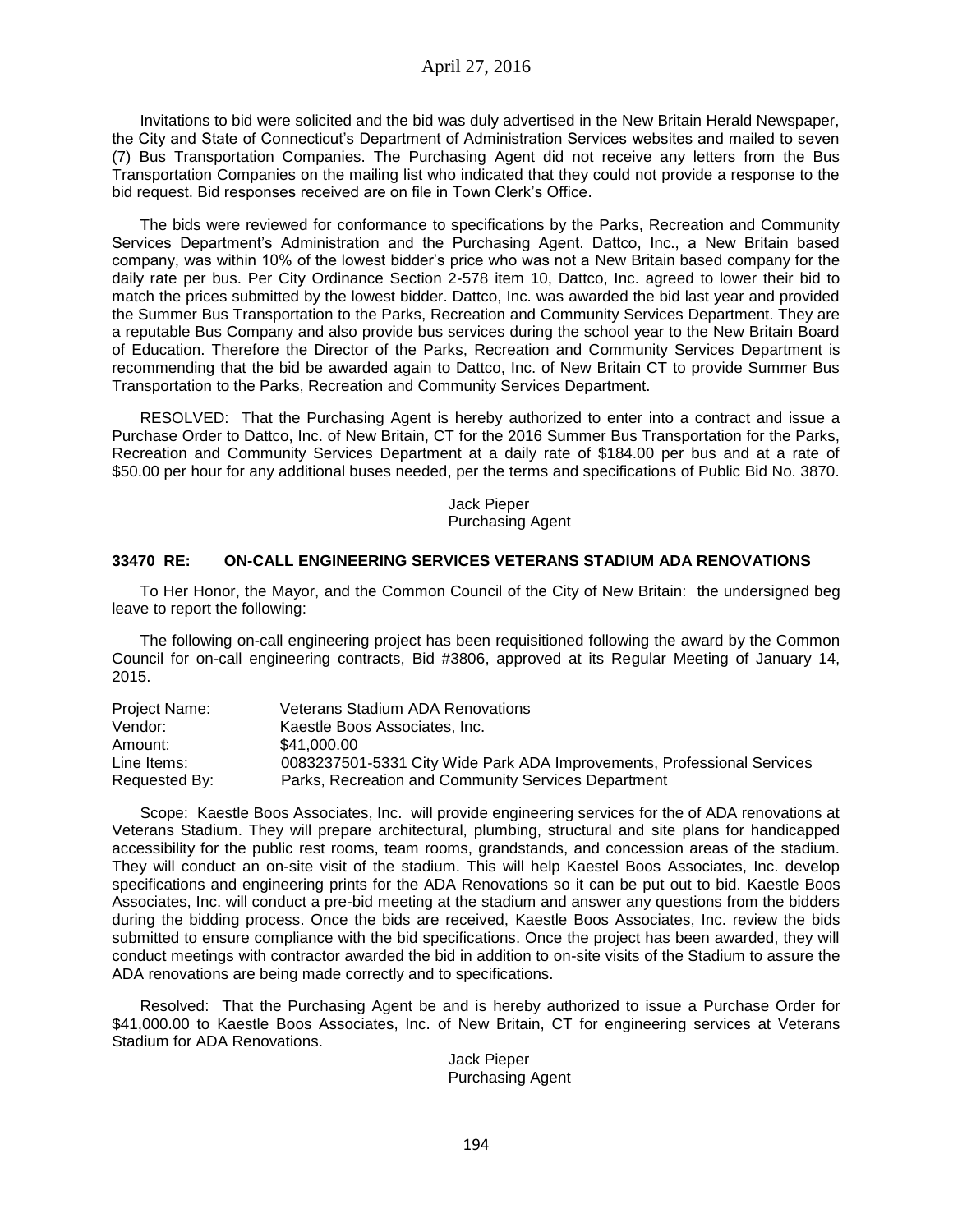# **33471 RE: ON-CALL ENGINEERING SERVICES 55 HARVARD ST MAINTENANCE BUILDING ROOF REPAIRS**

To Her Honor, the Mayor, and the Common Council of the City of New Britain: the undersigned beg leave to report the following:

The following on-call engineering project has been requisitioned following the award by the Common Council for on-call engineering contracts, Bid #3806, approved at its Regular Meeting of January 14, 2015

| Project Name: | 55 Harvard Street Maintenance Building Roof Repairs         |
|---------------|-------------------------------------------------------------|
| Vendor:       | Desman Associates                                           |
| Amount:       | \$15,000.00                                                 |
| Line Items:   | 0083237301-5454 Citywide Facilities, Construction Contracts |
| Requested By: | Public Works Department, Facilities Division.               |

Scope: Desman Associates will conduct an on-site inspection of the roof at the 55 Harvard Street Maintenance Building. This will enable them to determine the roof's conditions and why there are water leaks starting to happen. Desman Associates will prepare schematic plans depicting proposed repairs, renovations and costs. They will then meet with the Facilities Division to discuss their site inspection results. Desman Associates will then be able to develop specifications and engineering prints for this project so it can be out to bid. They will attend any meetings that may be held and answer questions from the bidders during the bidding process. Once the bids are received, Desman Associates will review the bids submitted to ensure compliance with the bid specifications. Once the project has been awarded Desman Associates will conduct meetings with the contractor awarded the bid in addition to on-site visits to assure that the repairs are being conducted to specifications.

RESOLVED: That the Purchasing Agent be and is hereby authorized to issue a Purchase Order for \$15,000.00 to Desman Associates of Rocky Hill, CT for the 55 Harvard Street Maintenance Building Roof Repairs.

#### Jack Pieper Purchasing Agent

# **DEPARTMENT OF PUBLIC WORKS**

### **33457-1 RE: POTHOLES AT INTERSECTION OF HALSEY AND KULPER ROADS**

To Her Honor, the Mayor, and the Common Council of the City of New Britain: the undersigned beg leave to report the following:

Potholes were repaired by Public Works on Tuesday, April 19, 2016.

Mark E. Moriarty, Director Public Works

# **TAX COLLECTOR**

### **33472 RE: TAX ABATEMENTS, CORRECTIONS AND REFUNDS**

To Her Honor, the Mayor, and the Common Council of the City of New Britain: the undersigned beg leave to report the following:

The Collector of Taxes has referred a list of tax abatements, corrections and refunds. Acceptance and adoption is respectfully recommended.

> Cheryl S. Blogoslawski Tax Collector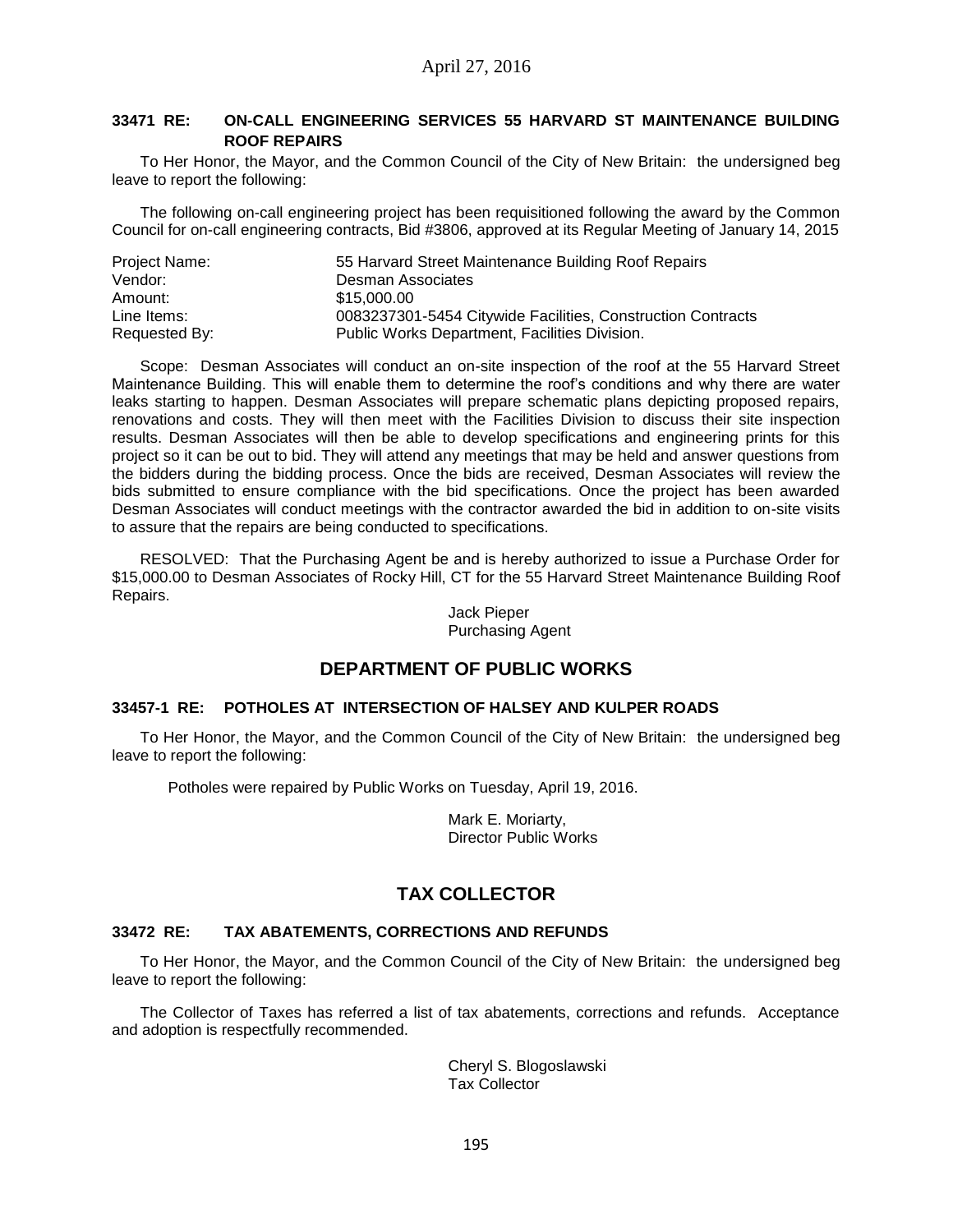# **CONSOLIDATED COMMITTEE**

## **33431-1 RE: PROPOSED AMENDMENT TO THE ORDINANCES PROVIDING FOR THE PROHIBITION OF AGGRESSIVE PANHANDLING**

To Her Honor, the Mayor, and the Common Council of the City of New Britain: the undersigned beg leave to report the following:

The Consolidated Subcommittee held a special meeting on Tuesday, April 26, 2016, at 7:00 PM in the Council Chambers, to which was referred the matter of item 33431, Amend Code of Ordinances to prohibit aggressive panhandling. The Consolidated Subcommittee voted to accept and refer back to the Common Council with a neutral recommendation.

> Alderman Tremell Collins Chair

# **NEW BUSINESS**

# **RESOLUTIONS**

#### **33473 RE: BUDGET TRANSFER - POLICE DEPT. \$355,500**

To Her Honor, the Mayor, and the Common Council of the City of New Britain: the undersigned beg leave to recommend the adoption of the following:

WHEREAS, the New Britain Police Department is charged to protect and preserve life, safeguard property, enforce laws, and provide public safety services in a lawful, professional and humane manner, with respect for the dignity of all citizens, and

WHEREAS, a budget transfer within the Police budget is requested to cover current shortages in several salary, overtime and repair accounts, and

WHEREAS, there are sufficient budgeted funds available for transfer within the Police Department's annual budget, no additional City funds required, THEREFORE BE IT

RESOLVED, by the Common Council of the City of New Britain, that a budget transfer of \$355,500 be made within the Police Department budget to provide for salary, overtime and repair funds as outlined below:

Transfer from the following accounts:

|                               | \$80,000                          |
|-------------------------------|-----------------------------------|
| Patrol - Full Time Salaries   | \$100,500                         |
| Evidence – Full Time Salaries | \$65,000                          |
| Records - Full Time Salaries  | \$40,000                          |
| Grants & Contributions        | \$40,000                          |
| Crime Lab - OT                | \$30,000                          |
| Total                         | \$355,500                         |
|                               | Police Chief - Full Time Salaries |

| Transfer to the following accounts: |                     |
|-------------------------------------|---------------------|
| 001211002-5121                      | Administration – Fr |

| 001211002-5121 | Administration - Full Time Salaries                       | \$25,000  |
|----------------|-----------------------------------------------------------|-----------|
| 001211002-5436 | Administration – Equip Maintenance & Repair               | \$20,000  |
| 001211003-5810 | Police Chief - Dues/Fees/Memberships                      | \$1.000   |
| 001211009-5121 | Investigations - Full Time Salaries                       | \$100,000 |
| 001211009-5331 | <b>Investigations - Professional Services</b>             | \$1,000   |
| 001211009-5335 | Investigations - Investigations Expense                   | \$3,000   |
| 001211009-5659 | <b>Investigations - Operating Material &amp; Supplies</b> | \$8,000   |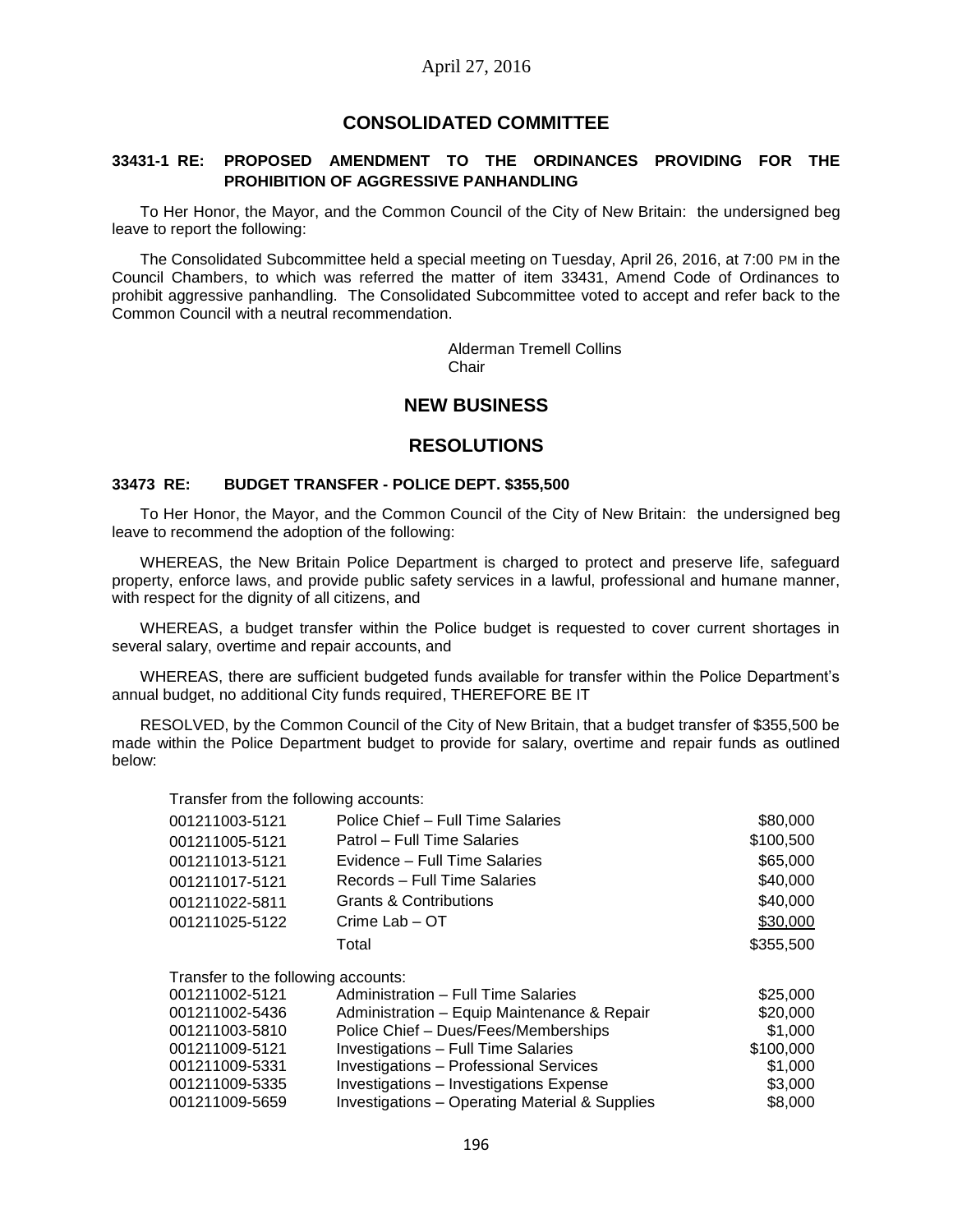| 001211010-5121 | Youth Bureau - Full Time Salaries         | \$70,000  |
|----------------|-------------------------------------------|-----------|
| 001211010-5122 | Youth Bureau - Overtime                   | \$5,000   |
| 001211012-5121 | Community Service - Full Time Salaries    | \$80,000  |
| 001211014-5659 | Training - Operating Material & Supplies  | \$4,000   |
| 001211020-5436 | Police Fleet - Equip Maintenance & Repair | \$27,000  |
| 001211021-5122 | Downtown - Overtime                       | \$6,000   |
| 001211023-5122 | School Resource Officer - Overtime        | \$2,000   |
| 001211024-5122 | Police Academy – Overtime                 | \$3,500   |
|                | Total                                     | \$355,500 |
|                | Ald. Carlo Carlozzi, Jr. - Police Liaison |           |
|                | Ald. Wilfredo Pabon - Police Liaison      |           |
|                | Ald. Emmanuel Sanchez - Police Liaison    |           |
|                | Ald. Jim Sanders, Jr. - Police Liaison    |           |
|                | Ald. Robert Smedley - Police Liaison      |           |
|                |                                           |           |

Ald. Pabon moved to accept and adopt, seconded by Ald. Salvio. So voted. Approved April 28, 2016 by Mayor Erin E. Stewart.

# **33474 RE: PROPOSED SALE OF 24 WASHINGTON ST. TO OPPORTUNITY REAL ESTATE EQUITIES LLC**

To Her Honor, the Mayor, and the Common Council of the City of New Britain: the undersigned beg leave to recommend the adoption of the following:

RESOLUTION SUMMARY: PURPOSE. To convey a City of New Britain-owned vacant property for economic development.

WHEREAS, The City of New Britain is committed to business development and the economic revitalization of downtown New Britain; and

WHEREAS, The City of New Britain currently owns property known as the Hatch Building located on 24 Washington Street which has been vacant for a number of years; and

WHEREAS, Opportunity Real Estate Equities, LLC has offered to purchase the property for \$25,000.00 and will immediately rehabilitate the building for economic development; and

WHEREAS, this project will include an historic renovation of the property suitable for office space at an estimated cost of \$1,200,000.00; and

WHEREAS, Opportunity Real Estate Equities, LLC will agree to a clause that the property will automatically revert back to the City of New Britain if it does not obtain a Certificate of Occupancy within twelve months of the date that all City permits are issued; but in no event longer than two years from the purchase; and

WHEREAS, it is in the best interests of the City of New Britain to have this property restored to the grand list; now, therefore, be it

RESOLVED, That Erin E. Stewart, Mayor is hereby authorized to negotiate and execute on behalf of the City of New Britain, a Purchase and Sale Agreement with Opportunity Real Estate Equities, LLC for property known as 24 Washington Street, and to execute any and all documents necessary for the conveyance of said property in accordance with the terms of said agreement at a sale price of Twenty-Five Thousand (\$25,000.00) Dollars.

Alderman Jamie Giantonio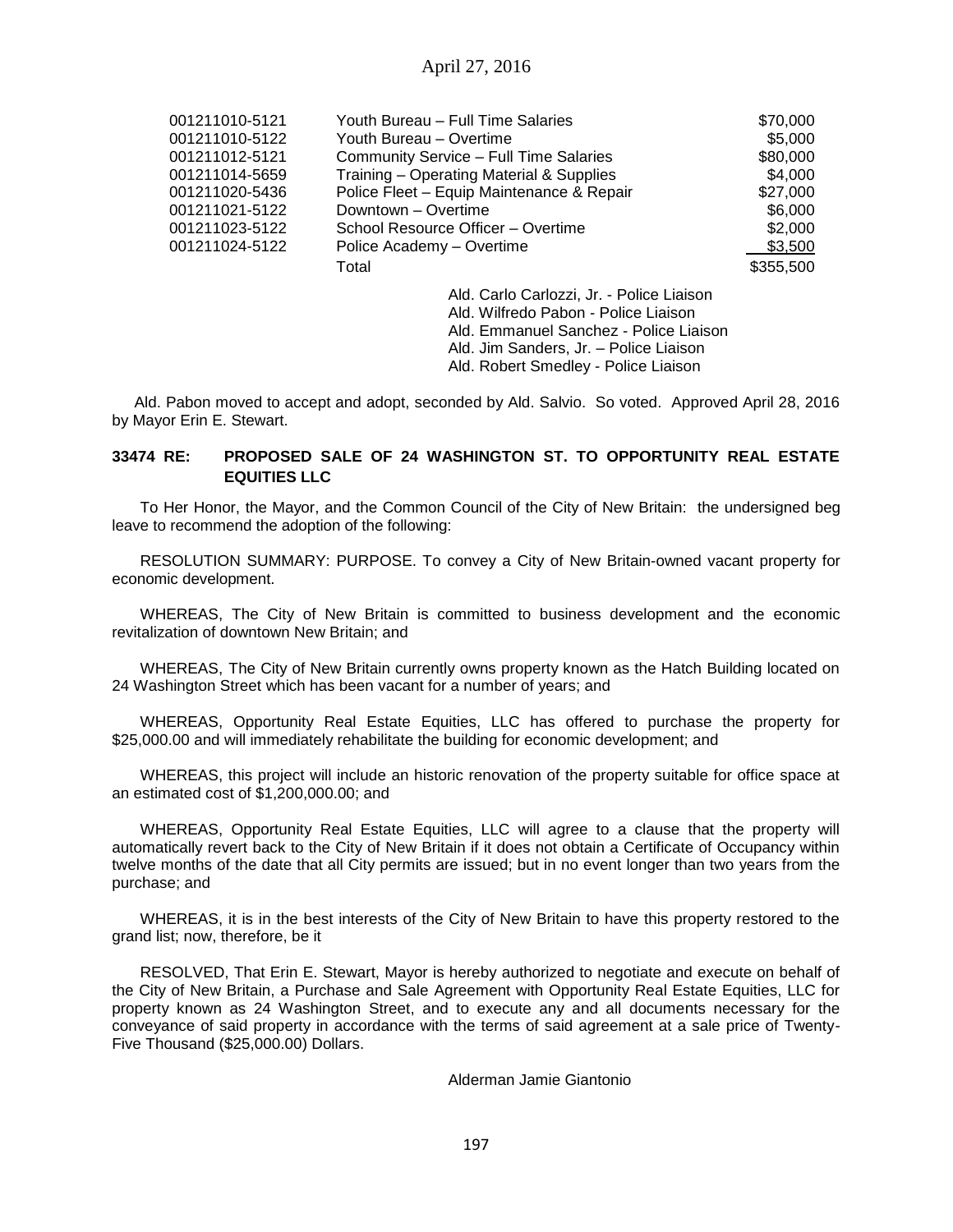Ald. Giantonio moved to accept and refer to the Committee on Planning, Zoning and Housing, seconded by Ald. Salerno. So voted. Approved April 28, 2016 by Mayor Erin E. Stewart.

### **33475 RE: CHARTER FOR COMPASSION**

To Her Honor, the Mayor, and the Common Council of the City of New Britain: the undersigned beg leave to recommend the adoption of the following:

Whereas, The Charter for Compassion is a document which urges the people and religions of the world to embrace the core value of compassion; and

Whereas, the Compassion Action Network International and the Campaign for Compassionate Cities was created to promote the Charter for Compassion; and

Whereas, the U.S. Conference of Mayors passed a resolution in June 2013 to endorse the Campaign for Compassionate Cities; a compassionate city deepens the quality and the extent to which its citizens embrace compassionate action in caring for its own neighbors; and

Whereas, compassion is a purpose, principle, and unifying value that guides and compels persons of all backgrounds, perspectives, creeds, and cultures to treat all humans beings with justice, equity and respect; and

Whereas, we acknowledge our role and responsibility to make compassion a clear and empowering force for children, families and community to evolve as compassionate members of society; the Common Council, recognizes that compassion requires a continuing desire and determination to strive to live and act more compassionately; the City of New Britain has a culture of compassion through municipal departments and local non-profit organizations; and

NOW, THEREFORE, BE IT RESOLVED BY THE COMMON COUNCIL OF THE CITY OF NEW BRITAIN, that the Council authorizes, Her Honor, Mayor Erin E. Stewart, of New Britain, to herby sign the International Charter for Compassion, working together to embrace and apply compassionate solutions and encourage community service to meet the needs of our families, friends and neighbors.

> Alderman Jamie Giantonio Alderman Carlo Carlozzi, Jr. Alderman Robert Smedley

Ald. Smedley moved to accept and adopt, seconded by Ald. Rosado. So voted Approved April 28, 2016 by Mayor Erin E. Stewart.

## **33431-2 RE: AMENDMENT TO THE ORDINANCES ADDING SEC. 16-146 THRU 16-151 PROVIDING FOR THE PROHIBITION OF AGGRESSIVE PANHANDLING**

To Her Honor, the Mayor, and the Common Council of the City of New Britain: the undersigned begs leave to recommend the adoption of the following:

Resolution Summary: PURPOSE. To amend the Code of Ordinance to prohibit aggressive panhandling.

BE IT ORDAINED BY THE COMMON COUNCIL OF THE CITY OF NEW BRITAIN that the Chapter 16 of the Code of Ordinances, City of New Britain, be amended to read as follows (inserted text appears in underline; deleted text appears in strikethrough; new sections begin with the word [new]):

### Sec.16-135 to 16-145 - Reserved

[NEW] ARTICLE IX PROHIBITION OF AGGRESSIVE AND UNSAFE PANHANDLING.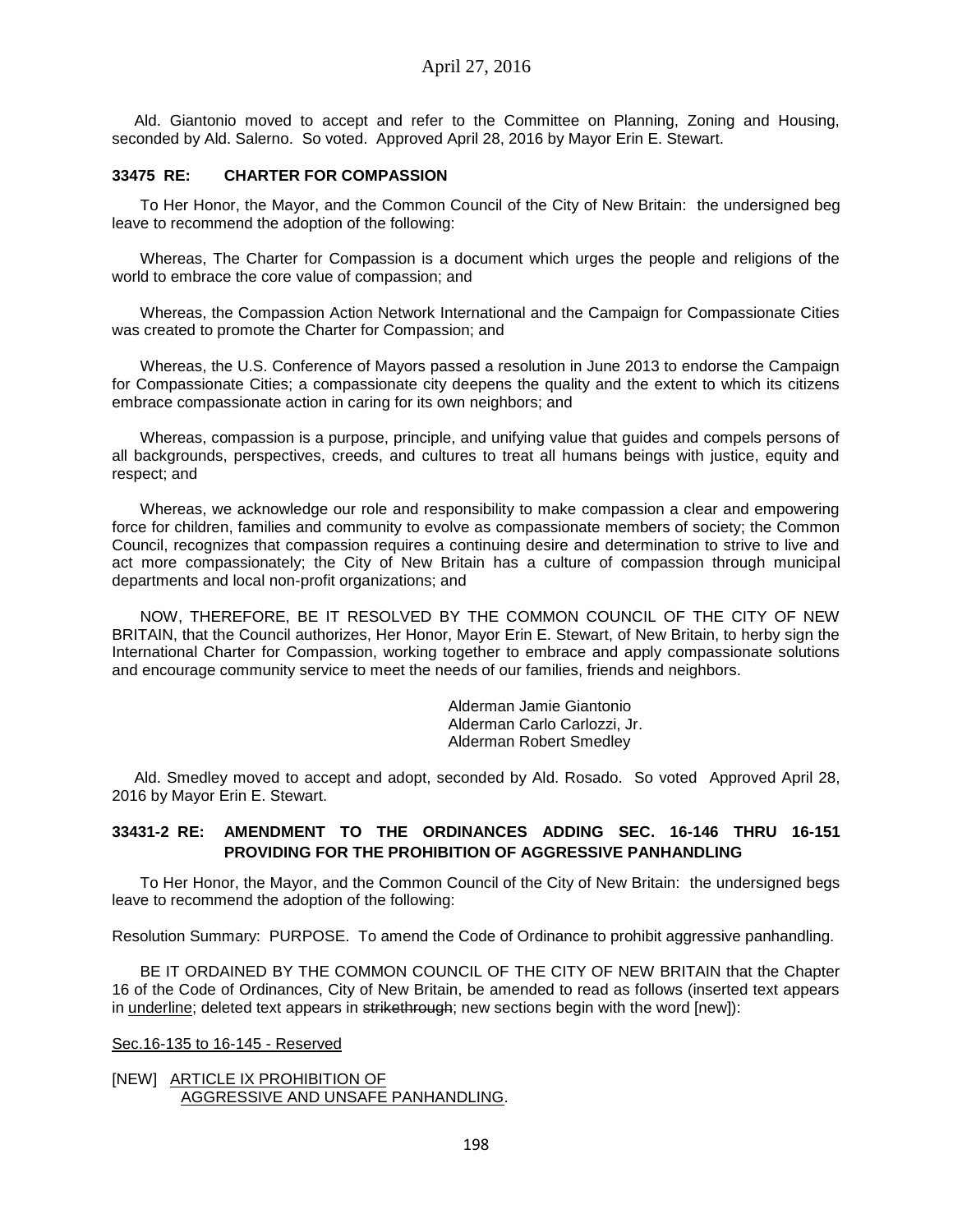## Sec. 16-146 - Purpose.

Generally, the purpose of this section is to preserve the public order, to protect the citizens of the City of New Britain and to ensure the safe and uninterrupted passage of both pedestrian and vehicular traffic, without unconstitutionally impinging upon protected speech, expression or conduct.

## Sec. 16-147 – Definitions

## **Definitions**

For purpose of this article, the following terms shall have the meanings indicated:

"Panhandling" means solicitation made in person requesting an immediate donation of money or the purchase of an item for an amount far exceeding its value, under circumstances where a reasonable person would understand that the purchase is, in substance, a donation. Except where the following activity is on private property without the written permission of the owner or tenant of such property, "Panhandling" does not include passively standing or sitting with a sign or other non-verbal indication that one is seeking donations, without addressing any solicitation to any specific person other than in response to an inquiry by that person;

## Aggressive Manner

(a) Approaching, speaking to or following a person in a manner as would cause a reasonable person to fear bodily harm or the commission of a criminal act upon the person, or upon property in the person's immediate possession; or

(b) Touching another person without that person's consent in the course of asking for alms; or

(c) Continuing to ask, beg, or solicit alms from a person after the person has made a negative response; or

(d) Following the person solicited before, after or while asking, begging or soliciting alms; or

(e) Intentionally blocking or interfering with the safe or free passage of a person or vehicle by any means, including unreasonably causing a person or driver of a vehicle to take evasive action to avoid physical contact; or

(f) Directing abusive or profane language toward the person solicited, either while asking, begging or soliciting alms, or following a refusal by the person solicited.

### Ask, Beg, Or Solicit Alms

Includes the spoken, written, or printed word or such other act conducted for the purpose of obtaining an immediate donation or money or thing of value.

### False Or Misleading Manner

Includes, but is not limited to, the asking, begging, or soliciting of alms, including money and other things of value, through utilization of any of the following representations:

(a) Stating or expressing that the donation is needed to meet a specific need, when the solicitor already has sufficient funds to meet that need and does not disclose the fact; or

(b) Stating the fact that the solicitor is from out of town and stranded, when that is not true; or

(c) Wearing or displaying an indication of physical disability, when the solicitor does not suffer the disability indicated; or

(d) Use of any makeup or device to simulate deformity.

# Recklessly Includes

When the person is aware of and consciously disregards a substantial and unjustifiable risk that such result will occur or that such circumstance exists. The risk must be of such nature and degree that disregarding it constitutes a gross deviation from the standard of conduct that a reasonable person would observe in the situation.

Sec. 16-148 - Unlawful Aggressive or Hazardous Activity

It shall be unlawful for any person to engage in one or more of the following activities:

(a) Recklessly approaching, speaking to, or following a person in a manner which would cause a reasonable person to fear bodily harm.